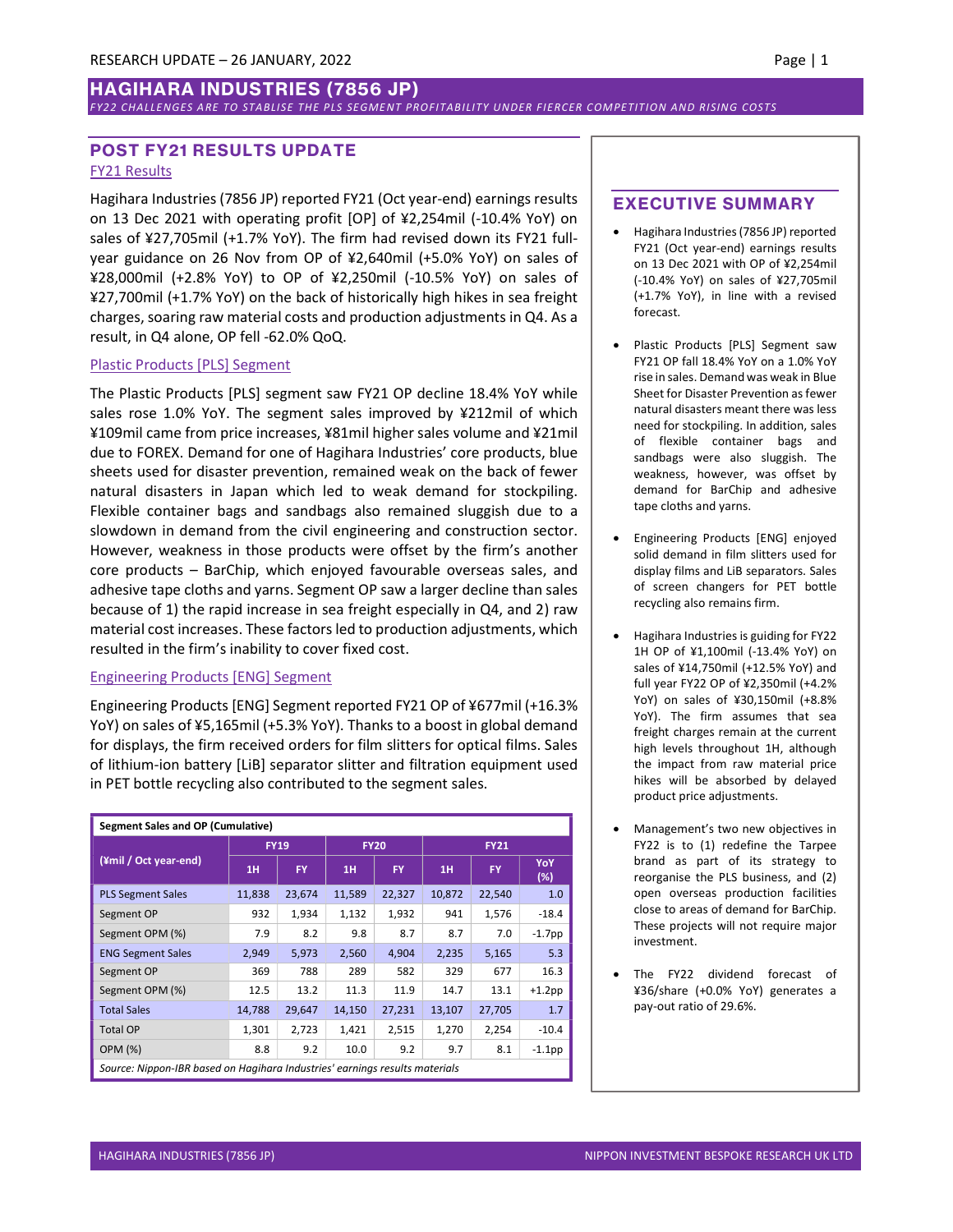## SDGS-RELATED PRODUCTS

From FY21, the firm changed the segmentation of each strategic product and categorised them into different Sustainable Development Goals [SDGs]. The firm aims to offer solutions to various issues that have been raised by its customers. In FY21, a total of ¥13,689mil, or 49.4%, of consolidated sales came from SDGs-related products – products that offer solutions for the issues identified under the goals regardless of profitability.

| <b>Consolidated Sales for SDGs-related Products</b>             |                |                |                |                |           |  |  |  |
|-----------------------------------------------------------------|----------------|----------------|----------------|----------------|-----------|--|--|--|
|                                                                 | <b>FY19</b>    | <b>FY20</b>    | <b>FY21</b>    |                |           |  |  |  |
| (¥mil / Oct year-end)                                           | <b>FY</b>      | <b>FY</b>      | 1H             | <b>FY</b>      | YoY       |  |  |  |
|                                                                 | <b>Results</b> | <b>Results</b> | <b>Results</b> | <b>Results</b> | (%)       |  |  |  |
| <b>Climate Change Adaptations</b>                               | 4,199          | 3,867          | 2,028          | 3,977          | 2.8       |  |  |  |
| Domestically Produced Sheets (inc. Blue Sheet)                  | 2,340          | 1,986          | 991            | 1,957          | $-1.5$    |  |  |  |
| <b>Adhesive Tape Cloths</b>                                     | 1,859          | 1,881          | 998            | 2,019          | 7.3       |  |  |  |
| Work-style Reform                                               | 4,287          | 4,329          | 2,101          | 4,613          | 6.6       |  |  |  |
| Flame Retardant Sheets & Mesh Sheets                            | 976            | 899            | 433            | 933            | 3.8       |  |  |  |
| BarChip                                                         | 3,311          | 3,429          | 1,667          | 3,680          | 7.3       |  |  |  |
| <b>Recycling-oriented Society</b>                               | 1,183          | 944            | 452            | 759            | $-19.6$   |  |  |  |
| Blue Sheet Branded by Eco-mark                                  | 80             | 76             | 25             | 47             | $-38.2$   |  |  |  |
| <b>Screen Changers</b>                                          | 902            | 622            | 352            | 594            | $-4.5$    |  |  |  |
| <b>Recyling Machines</b>                                        | 200            | 245            | 74             | 116            | $-52.7$   |  |  |  |
| Solutions for Industry & Technology Innovations                 | 4,506          | 3,883          | 1,765          | 4,339          | 11.7      |  |  |  |
| <b>Film Slitters</b>                                            | 3,771          | 2,964          | 1,144          | 3,413          | 15.1      |  |  |  |
| Paper Slitters                                                  | 735            | 918            | 620            | 925            | 0.8       |  |  |  |
| <b>Total Sales of SDGs-related Products</b>                     | 14,176         | 13,025         | 6,347          | 13,689         | 5.1       |  |  |  |
| % of Total Sales                                                | 47.8%          | 47.8%          | 48.4%          | 49.4%          | $+1.6$ pp |  |  |  |
| Source: Hagihara Industries FY21 earnings presentation material |                |                |                |                |           |  |  |  |

SDGs-Related Products are further divided into four groups each tagged with specific sustainability goals. Those are:

1. Climate Change Adaptations

This category includes made-in-Japan sheets, such as Blue Sheet – used to protect houses from natural disasters, and adhesive tape cloths. While FY21 sales of this group of products rose 2.8% YoY to ¥3,977mil, it fell short of the firm's original forecast of ¥4,056mil (+4.9% YoY) due to a 1.5% YoY fall in sales of disaster prevention Blue Sheet. The weakness of Blue Sheet sales was offset by a +7.3% YoY improvement in adhesive tape cloths sales. The segment previously included sales from the firm's new Laysys® technology – notably used for insect repellents – and Earth Corporation (4985 JP) has incorporated Laysys® into one of its new repellents for its ability to release the contents over about 90 days. From FY22, however, given its uses are not necessarily for climate change but also for multiple other uses such as medical, pharmaceutical and toiletry products to name a few, Laysys® will be removed from the SDGs-related products groups into Others.

2. Work-style Reform

This group includes super-light frame retardant sheets and mesh sheets. Being light weight, therefore requiring less people to carry, the firm's frame-retardant sheets help prevent job-related injuries and improve health and safety of workers at construction sites. Hagihara's core product, BarChip, is also included in this category. Work-style Reform products reported FY21 sales of ¥4,613mil (+6.3% YoY), of which ¥3,680mil (+7.3% YoY) was from BarChip. The company was initially guiding for FY21 Work-style Reform products sales of ¥4,274 (-1.3% YoY), of which ¥3,349mil is from BarChip (-2.3% YoY). During FY21, sales of BarChip were affected by shipping disruptions and mine closures in Indonesia. At the same time, price competition against other plastic concrete reinforcing materials intensified, especially in Latin American and Australian mines. Hagihara reckons that BarChip's quality exceeds the requirements for use in mining tunnels, and given the pricing pressure from the mining side, the firm is looking to expand into other markets such as civil engineering and construction.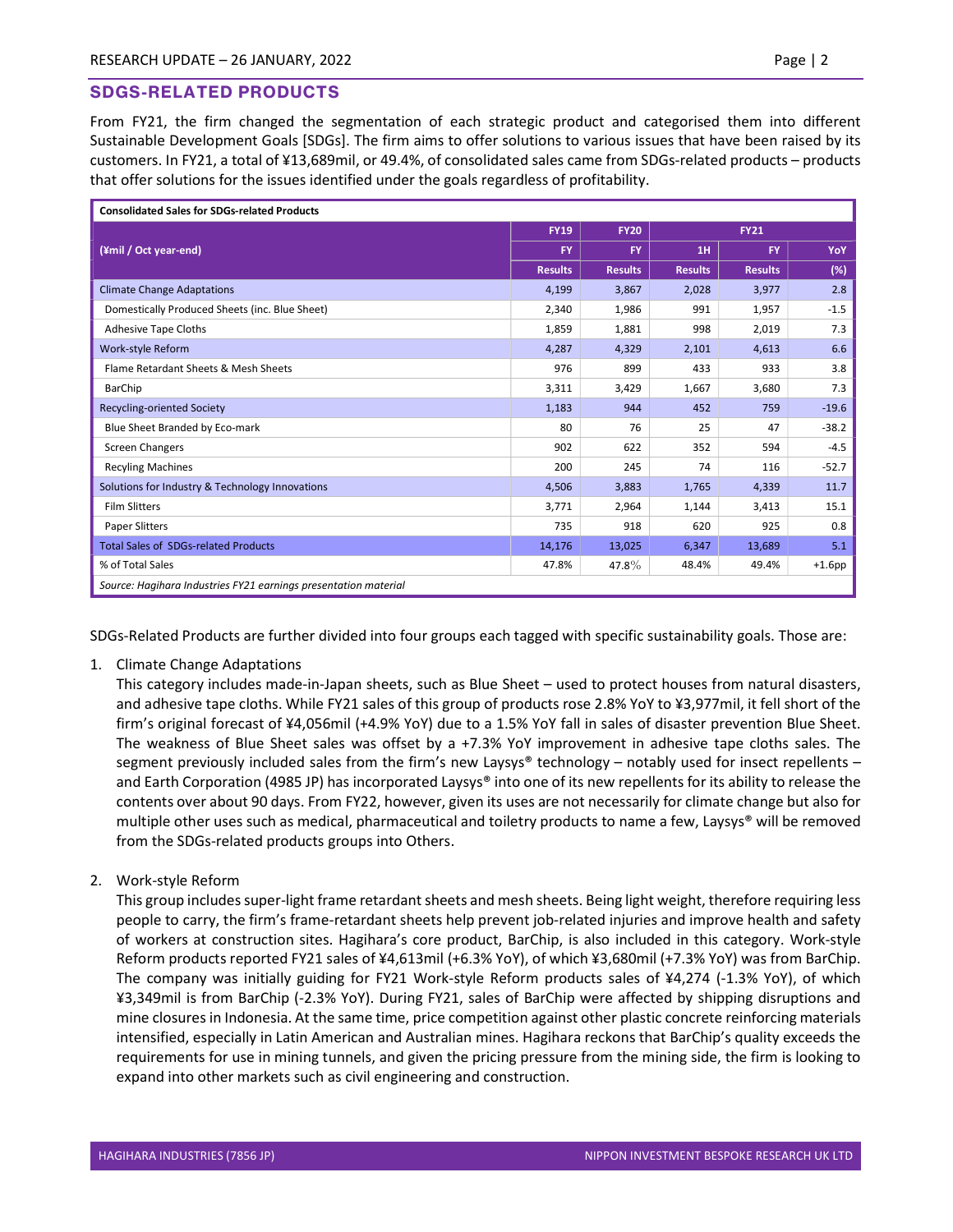#### RESEARCH UPDATE – 26 JANUARY, 2022 Page | 3

## 3. Recycling-oriented Society

This category includes Blue Sheets branded with an eco-mark, plastic recycling machines and screen changers, all of which support recycling activities. FY21 sales fell 19.6% YoY to ¥759mil, largely in line with company guidance. Hagihara's screen changer – a machine that filters out impurities during the polymer extrusion process – is unique in that it uses recycled plastic products such as PET bottles as a raw material. FY21 sales of screen changer surpassed the original forecast ¥464mil (-24.5% YoY) and came in at ¥594mil (-4.5% YoY). However, since the last earnings guidance, demand for screen changers has been even stronger than the firm expected.

## 4. Solutions for Industry and Technology Innovations

FY21 sales of this group rose 11.7% YoY to ¥4,339mil, falling short of the initial forecast of ¥4,736mil (+22.0% YoY). The largest product in this group is the film slitter which, as the name implies, is used to slit various types of film. Boosts in demand for displays led to a surge in demand for the firm's film slitter. In recent years, rising demand from LiB separator makers in China has led to a recovery in the growth of film slitter sales in FY21 2H, having peaked out in FY20 as many smaller separator film makers have been consolidated or merged into larger players. Larger separator film makers use slitters made by one of Hagihara Industries' competitors. Slitters are such an important piece of the manufacturing equipment used in the separator film production process that manufacturers rarely change their equipment as to do so would require a review of the entire manufacturing process. An unlisted Japanese competitor holds a dominant player in this field in China, however, Hagihara plans to tackle the market by producing a new design which improves productivity for its slitter.

In FY21, film slitter sales came in ahead of the original company guidance of ¥3,328mil (+12.3% YoY), rising 15.1% YoY to ¥3,413mil.

## FY22 OUTLOOK AND PROGRESS ON MEDIUM-TERM MANAGEMENT PLAN

Hagihara Industries is guiding for FY22 1H OP of ¥1,100mil (-13.4% YoY) on sales of ¥14,750mil (+12.5% YoY) and full year FY22 OP of ¥2,350mil (+4.2% YoY) on sales of ¥30,150mil (+8.8% YoY). The firm assumes sea freight charges will remain at a peak level throughout 1H, although the pressure from raw material price hikes will be absorbed by delayed product price adjustments. On the other hand, management is looking for those costs to peak out in 2H. The planned FY22 dividend will remain unchanged YoY at ¥36/share.

The ongoing 3-year Medium-term Management Plan, UPGRADE For Next 60, which concludes in FY22, was revised down in December 2020 as FY20 earnings fell short of the Plan's target (RP of ¥3,000mil on sales of ¥31,000mil). The final year's (FY22) targets were revised down by 10%, from the original RP of ¥3,300mil on sales of ¥33,000mil (3-yr CAGR of +5% and +3.6%, respectively) to RP of ¥3,000mil (3-yr CAGR of 1.7%) on sales of ¥30,000mil (3-yr CAGR of +0.4%) due to unprecedented cost increases whose influence will linger on during 1H.

Hagihara Industries plans to make the following three reviews in the PLS business in this fiscal year (FY22) so as to improve the segment profitability:

## 1) Redefine the brands by usage

The PLS segment's OPM tends to be volatile because sales of some products heavily rely on the timing of orders from specific customers. For example, in case of Blue Sheet, sales tend to fluctuate depending on stock piling demands from municipalities which naturally are led by the occurrence of natural disasters. The firm aims to identify markets for each PLS product to improve product development to meet demand, therefore stabilising segment sales.

Furthermore, by recategorising the PLS products by usage, the firm will be able to review and consolidate product types and standards, and ultimately improve the production efficiency and optimise inventory levels. Take Blue Sheet, for example, Hagihara Industries' sheets are not only made to order, but they also use yarns unique to each customer. Given there are several different sizes and multiple types of weaving, that the firm has never reviewed this process thoroughly suggests opportunities to improve profitability. Despite the number of products Hagihara supplies now substantially slimmed down from some 1,500 to 170 types, the firm reckons it could reduce them by a further 10% in FY22 by clarifying the usage and then tagging the products to a usagebased brand.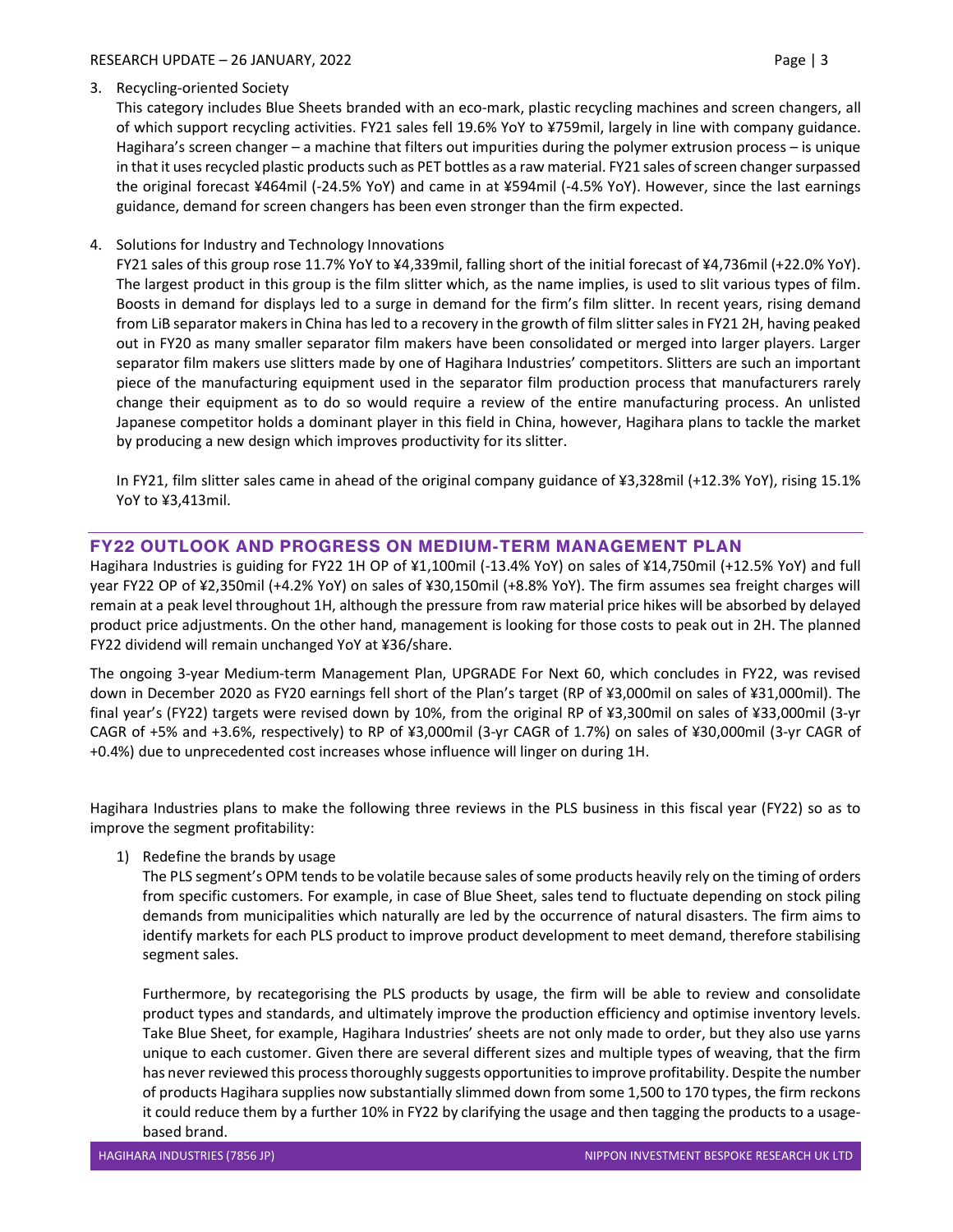#### RESEARCH UPDATE – 26 JANUARY, 2022 Page | 4

PLS products face increasing competition against cheaper, though lower quality imported products. The firm is hoping to differentiate its products and expand its market share by establishing a horizontal plastic recycling model which sellers of imported products cannot copy. The ultimate aim is to establish a model that enables repeated recycling rather than just one-off recycling. Every time a used Blue Sheet is recycled, it will be remade to yarn first, and then processed into various PLS products. Moreover, the recycling business will boost Hagihara Industries' engineering (ENG) product development and sales. The first step of the recycling value chain is to collect used Blue Sheets. From FY22, Hagihara will begin organising the collection network of its Blue Sheet for recycling.

3) Prepare to open a production base in a country near areas of demand for BarChip

In the latter half of FY21, Hagihara's earnings were affected by the drastic increase in shipping costs. While the firm expects the high freight rates to peak out in FY22 2H, it assumes they will not go back down to pre-COVID levels. To avoid the influence of such costs, Hagihara plans to open overseas BarChip production facilities close to areas of demand, with production scheduled to commence from FY24, therefore, not only avoid the soaring cost of shipping but also better grasp local market trends.

| Hagihara Industries: Medium-term Management Plan                       |               |               |                |               |                |             |           |                |  |  |
|------------------------------------------------------------------------|---------------|---------------|----------------|---------------|----------------|-------------|-----------|----------------|--|--|
| $(*mil/$<br>Oct-yr end)                                                | <b>FY19</b>   | <b>FY20</b>   |                | <b>FY21</b>   |                | <b>FY22</b> |           |                |  |  |
|                                                                        | <b>Actual</b> | <b>Actual</b> | <b>YoY</b> (%) | <b>Actual</b> | <b>YoY</b> (%) | Plan        | <b>CE</b> | <b>YoY</b> (%) |  |  |
| <b>Sales</b>                                                           | 29,647        | 27,231        | $-8.1$         | 27,705        | 1.7            | 30,000      | 30,150    | 8.8            |  |  |
| <b>PLS</b>                                                             | 23,674        | 22,327        | $-5.7$         | 22,540        | 1.0            | 24,425      | 24,550    | 8.9            |  |  |
| <b>ENG</b>                                                             | 5,973         | 4,904         | $-17.9$        | 5,165         | 5.3            | 5,575       | 5,605     | 8.5            |  |  |
| <b>OP</b>                                                              | 2,723         | 2,515         | $-7.7$         | 2,254         | $-10.4$        | 2,900       | 2,350     | 4.3            |  |  |
| PLS                                                                    | 1,934         | 1,932         | $-0.1$         | 1,576         | $-18.4$        | 2,250       | 1,680     | 6.6            |  |  |
| <b>ENG</b>                                                             | 789           | 582           | $-26.2$        | 677           | 16.3           | 650         | 670       | $-1.0$         |  |  |
| <b>OPM (%)</b>                                                         | 9.2           | 9.2           | $+0.0$ pp      | 8.1           | $-1.3$ pp      | 9.7         | 7.8       | $-0.3$ pp      |  |  |
| <b>PLS</b>                                                             | 8.2           | 8.7           | $+0.5$ pp      | 7.0           | $-2.2$ pp      | 9.2         | 6.8       | $-0.2$ pp      |  |  |
| <b>ENG</b>                                                             | 13.2          | 11.9          | $-1.3$ pp      | 13.1          | $+2.6$ pp      | 11.7        | 12.0      | $-0.9$ pp      |  |  |
| <b>RP</b>                                                              | 2,850         | 2,840         | $-0.4$         | 2,372         | $-16.5$        | 3,000       | 2,540     | 7.1            |  |  |
| <b>RPM (%)</b>                                                         | 9.6           | 10.4          | $+0.8$ pp      | 8.6           | $-1.3$ pp      | 10.0        | 8.4       | $-0.2$ pp      |  |  |
| Source: Nippon-IBR based on Hagihara Industries presentation materials |               |               |                |               |                |             |           |                |  |  |